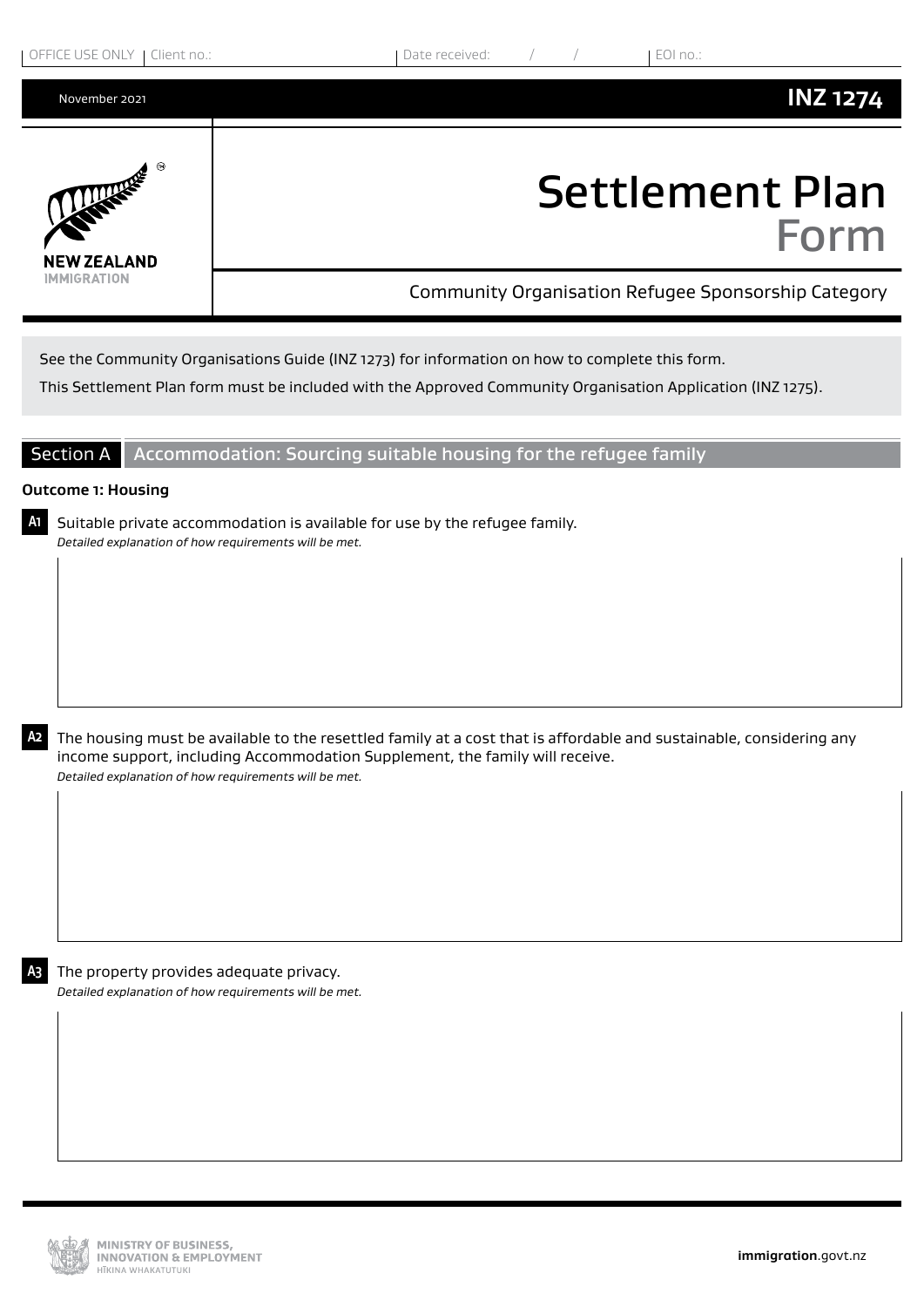| A4             | Consider compliance with the healthy homes standards.<br>Detailed explanation of how requirements will be met.                                                                             |
|----------------|--------------------------------------------------------------------------------------------------------------------------------------------------------------------------------------------|
|                |                                                                                                                                                                                            |
|                |                                                                                                                                                                                            |
|                |                                                                                                                                                                                            |
|                |                                                                                                                                                                                            |
| A <sub>5</sub> | Assistance is provided to register with utility companies and appropriate arrangements are made for payment.<br>Detailed explanation of how requirements will be met.                      |
|                |                                                                                                                                                                                            |
|                |                                                                                                                                                                                            |
|                |                                                                                                                                                                                            |
|                |                                                                                                                                                                                            |
| A <sub>6</sub> | Information is provided to the family on the accommodation and health and safety, and who will act as an<br>emergency contact point. Detailed explanation of how requirements will be met. |
|                |                                                                                                                                                                                            |
|                |                                                                                                                                                                                            |
|                |                                                                                                                                                                                            |
|                |                                                                                                                                                                                            |
| <b>A7</b>      | The property is adequately connected to public services, transport, and the local community.<br>Detailed explanation of how requirements will be met.                                      |
|                |                                                                                                                                                                                            |
|                |                                                                                                                                                                                            |
|                |                                                                                                                                                                                            |
| A8             | The house has safe electricity and/or gas supplies with adequate ventilation and lighting.                                                                                                 |
|                | Detailed explanation of how requirements will be met.                                                                                                                                      |
|                |                                                                                                                                                                                            |
|                |                                                                                                                                                                                            |
|                |                                                                                                                                                                                            |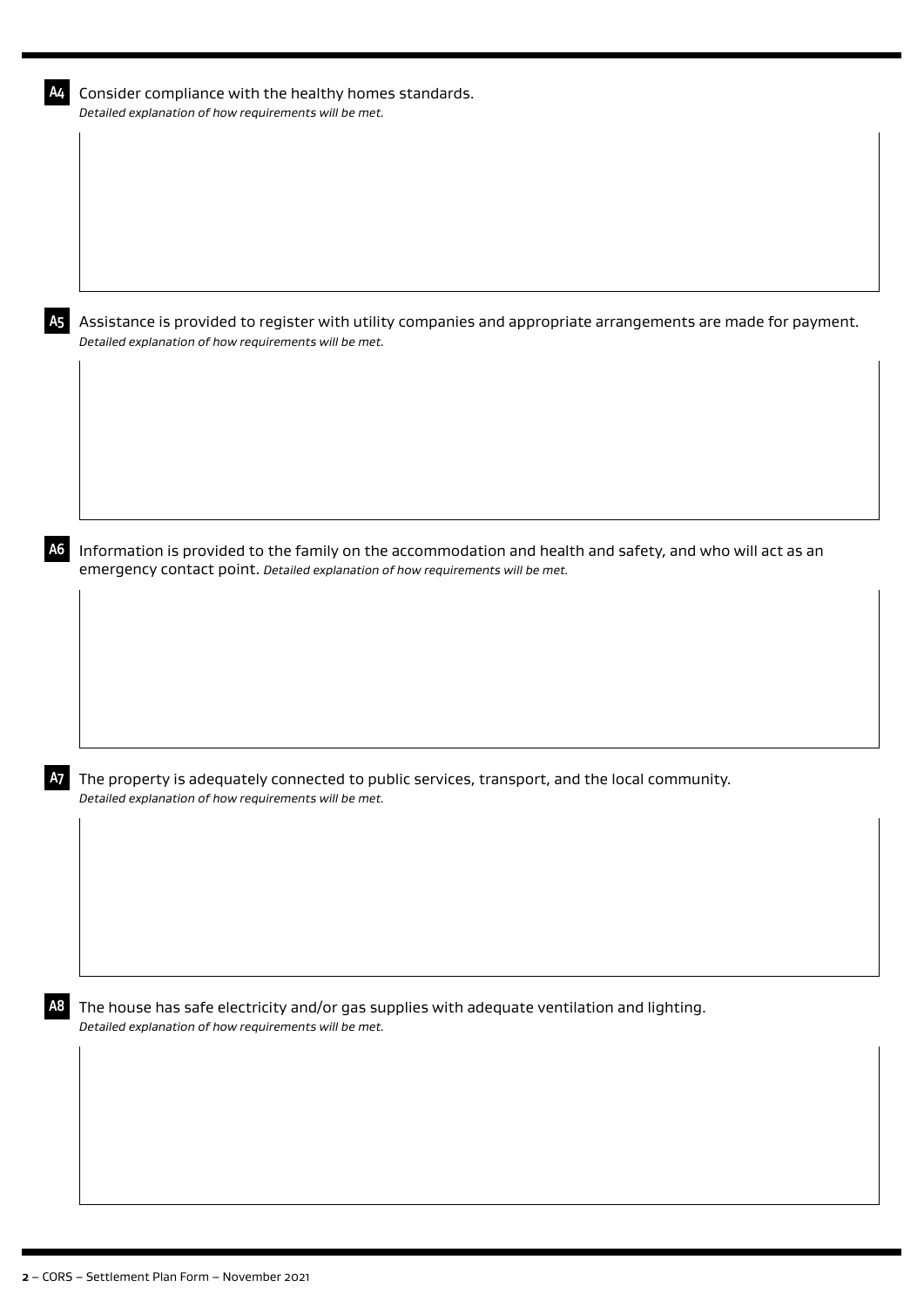| Section B Resettled individuals feel welcome in Aotearoa New Zealand |  |
|----------------------------------------------------------------------|--|
|----------------------------------------------------------------------|--|

## **Outcome 2: Resettled family members feel supported by and integrated into their new community**

**B1** The arriving family are met and welcomed at the airport and escorted to their accommodation. They are briefed on how to use the amenities. *Detailed explanation of how requirements will be met.*

**B2** Connections have been made between the Community Organisation and iwi in your local area to discuss opportunities to connect former refugees with Te ao Māori and share cross cultural understanding. *Detailed explanation of how requirements will be met.*



**B3** A welcome pack is provided, the contents of which should take account of the likely culture and nationality of the resettled family. *Detailed explanation of how requirements will be met.*

**B4** On arrival, sufficient cash is provided per person (adults and children) for initial expenses including groceries, toiletries, clothes, while their claim for benefits with Ministry of Social Development is being processed. Initial support payments should be at the same level as social welfare payment entitlements. *Detailed explanation of how requirements will be met.*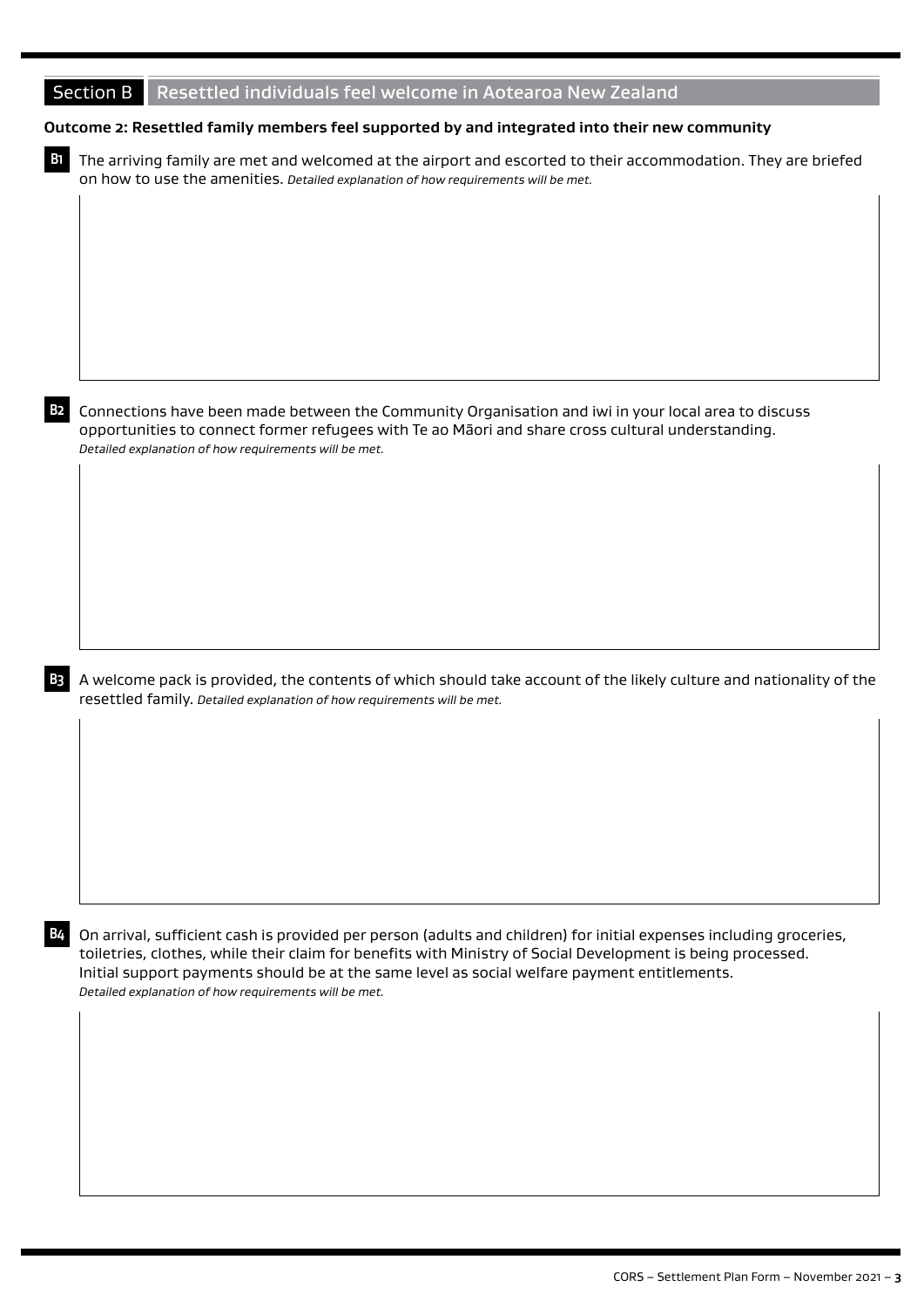| <b>B5</b> | Information is provided on budgeting assistance if required. Detailed explanation of how requirements will be met.                                                 |
|-----------|--------------------------------------------------------------------------------------------------------------------------------------------------------------------|
|           |                                                                                                                                                                    |
|           |                                                                                                                                                                    |
|           |                                                                                                                                                                    |
|           |                                                                                                                                                                    |
|           |                                                                                                                                                                    |
|           |                                                                                                                                                                    |
| <b>B6</b> | Assistance is provided to set up a bank account for relevant family members.<br>Detailed explanation of how requirements will be met.                              |
|           |                                                                                                                                                                    |
|           |                                                                                                                                                                    |
|           |                                                                                                                                                                    |
|           |                                                                                                                                                                    |
|           |                                                                                                                                                                    |
|           |                                                                                                                                                                    |
| B7        | Information and support is provided to access local shops and transport.                                                                                           |
|           | Detailed explanation of how requirements will be met.                                                                                                              |
|           |                                                                                                                                                                    |
|           |                                                                                                                                                                    |
|           |                                                                                                                                                                    |
|           |                                                                                                                                                                    |
|           |                                                                                                                                                                    |
|           |                                                                                                                                                                    |
|           | <b>Section C</b><br>Establishing a life in Aotearoa New Zealand - Resettled individuals have freedom<br>to explore and grow as a person                            |
|           | Outcome 3: Establishing a life in Aotearoa New Zealand                                                                                                             |
| C1        | The family are assisted to register for an IRD number within one week of arrival in Aotearoa New Zealand.<br>Detailed explanation of how requirements will be met. |
|           |                                                                                                                                                                    |
|           |                                                                                                                                                                    |
|           |                                                                                                                                                                    |
|           |                                                                                                                                                                    |
|           |                                                                                                                                                                    |
|           |                                                                                                                                                                    |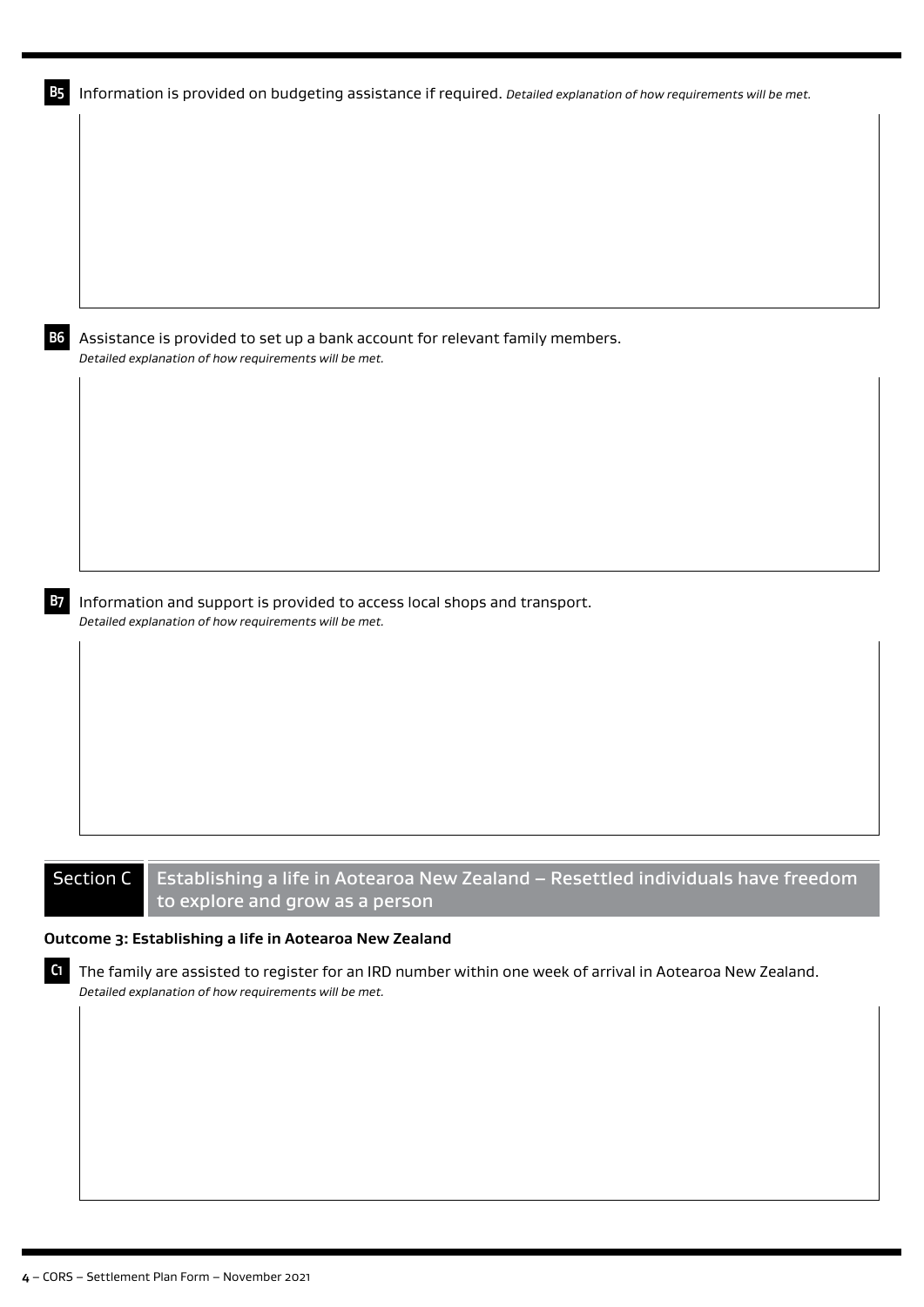**C2** The family are assisted to register their child/ren with local schools as soon as possible – commencing prior to arrival and concluding registration no later than 2 weeks after arrival. Identify what additional supports may be available to assist the child/ren, especially during the first 6- 12 months in school. *Detailed explanation of how requirements will be met.*

**C3** English language tuition is arranged for adults as soon as possible and within one month of arrival. Formal English language tuition is provided by a suitably qualified ESOL teacher. Formal English language tuition is supplemented on a regular basis by less formal conversational English practice.

While it is recognised that progress will differ between individuals, there is an expectation of reaching an adequate level of English (in speaking and listening, reading, and writing) over the course of the year. *Detailed explanation of how requirements will be met.*

**C4** The Community Organisation has completed a safeguarding risk assessment in relating to children and vulnerable adults, consultation with their Umbrella organisation. The Community Organisation has developed a clear child protection policy and procedures which are in place to manage the risks identified. The child protection policy is in line with the Children's Act 2014.

Each group member has completed the e-learning module, and will provide proof of completion. Each group member is familiar with the group's reporting procedures and policies, in accordance with their child protection policy. The group has appointed a point of contact in relation to the child protection policy and process. *Detailed explanation of how requirements will be met.*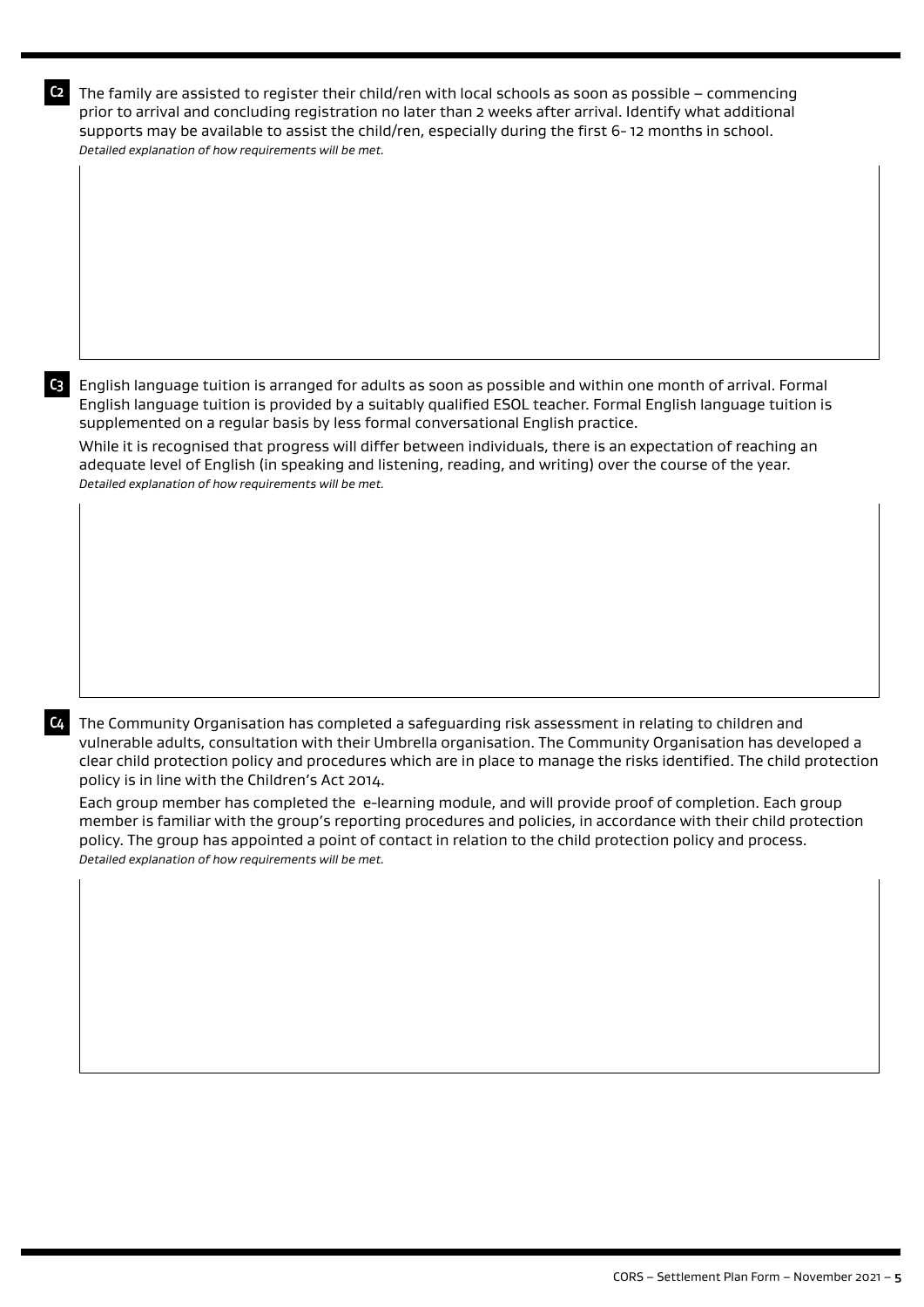| The family members are assisted to attend the local Work and Income office within the first week of arrival.<br>Detailed explanation of how requirements will be met.<br>The family are assisted to register with a local General Practitioner within one week of arrival. The family are<br>assisted to register with a local dentist. Detailed explanation of how requirements will be met.<br>Appropriate mental health services and specialist services are identified in your region, where available, such as<br>for victims of torture, and gender-based violence. Detailed explanation of how requirements will be met. | support access to employment and education. Detailed explanation of how requirements will be met. |  | An opportunity is provided to obtain an English language qualification at the appropriate level, where this will |  |
|---------------------------------------------------------------------------------------------------------------------------------------------------------------------------------------------------------------------------------------------------------------------------------------------------------------------------------------------------------------------------------------------------------------------------------------------------------------------------------------------------------------------------------------------------------------------------------------------------------------------------------|---------------------------------------------------------------------------------------------------|--|------------------------------------------------------------------------------------------------------------------|--|
|                                                                                                                                                                                                                                                                                                                                                                                                                                                                                                                                                                                                                                 |                                                                                                   |  |                                                                                                                  |  |
|                                                                                                                                                                                                                                                                                                                                                                                                                                                                                                                                                                                                                                 |                                                                                                   |  |                                                                                                                  |  |
|                                                                                                                                                                                                                                                                                                                                                                                                                                                                                                                                                                                                                                 |                                                                                                   |  |                                                                                                                  |  |
|                                                                                                                                                                                                                                                                                                                                                                                                                                                                                                                                                                                                                                 |                                                                                                   |  |                                                                                                                  |  |
|                                                                                                                                                                                                                                                                                                                                                                                                                                                                                                                                                                                                                                 |                                                                                                   |  |                                                                                                                  |  |
|                                                                                                                                                                                                                                                                                                                                                                                                                                                                                                                                                                                                                                 |                                                                                                   |  |                                                                                                                  |  |
|                                                                                                                                                                                                                                                                                                                                                                                                                                                                                                                                                                                                                                 |                                                                                                   |  |                                                                                                                  |  |
|                                                                                                                                                                                                                                                                                                                                                                                                                                                                                                                                                                                                                                 |                                                                                                   |  |                                                                                                                  |  |
|                                                                                                                                                                                                                                                                                                                                                                                                                                                                                                                                                                                                                                 |                                                                                                   |  |                                                                                                                  |  |
|                                                                                                                                                                                                                                                                                                                                                                                                                                                                                                                                                                                                                                 |                                                                                                   |  |                                                                                                                  |  |
|                                                                                                                                                                                                                                                                                                                                                                                                                                                                                                                                                                                                                                 |                                                                                                   |  |                                                                                                                  |  |
|                                                                                                                                                                                                                                                                                                                                                                                                                                                                                                                                                                                                                                 |                                                                                                   |  |                                                                                                                  |  |
|                                                                                                                                                                                                                                                                                                                                                                                                                                                                                                                                                                                                                                 |                                                                                                   |  |                                                                                                                  |  |
|                                                                                                                                                                                                                                                                                                                                                                                                                                                                                                                                                                                                                                 |                                                                                                   |  |                                                                                                                  |  |
|                                                                                                                                                                                                                                                                                                                                                                                                                                                                                                                                                                                                                                 |                                                                                                   |  |                                                                                                                  |  |
|                                                                                                                                                                                                                                                                                                                                                                                                                                                                                                                                                                                                                                 |                                                                                                   |  |                                                                                                                  |  |
|                                                                                                                                                                                                                                                                                                                                                                                                                                                                                                                                                                                                                                 |                                                                                                   |  |                                                                                                                  |  |
|                                                                                                                                                                                                                                                                                                                                                                                                                                                                                                                                                                                                                                 |                                                                                                   |  |                                                                                                                  |  |
|                                                                                                                                                                                                                                                                                                                                                                                                                                                                                                                                                                                                                                 |                                                                                                   |  |                                                                                                                  |  |
|                                                                                                                                                                                                                                                                                                                                                                                                                                                                                                                                                                                                                                 |                                                                                                   |  |                                                                                                                  |  |
|                                                                                                                                                                                                                                                                                                                                                                                                                                                                                                                                                                                                                                 |                                                                                                   |  |                                                                                                                  |  |
|                                                                                                                                                                                                                                                                                                                                                                                                                                                                                                                                                                                                                                 |                                                                                                   |  |                                                                                                                  |  |
|                                                                                                                                                                                                                                                                                                                                                                                                                                                                                                                                                                                                                                 |                                                                                                   |  |                                                                                                                  |  |
|                                                                                                                                                                                                                                                                                                                                                                                                                                                                                                                                                                                                                                 |                                                                                                   |  |                                                                                                                  |  |
|                                                                                                                                                                                                                                                                                                                                                                                                                                                                                                                                                                                                                                 |                                                                                                   |  |                                                                                                                  |  |
|                                                                                                                                                                                                                                                                                                                                                                                                                                                                                                                                                                                                                                 |                                                                                                   |  |                                                                                                                  |  |
|                                                                                                                                                                                                                                                                                                                                                                                                                                                                                                                                                                                                                                 |                                                                                                   |  |                                                                                                                  |  |
|                                                                                                                                                                                                                                                                                                                                                                                                                                                                                                                                                                                                                                 |                                                                                                   |  |                                                                                                                  |  |
|                                                                                                                                                                                                                                                                                                                                                                                                                                                                                                                                                                                                                                 |                                                                                                   |  |                                                                                                                  |  |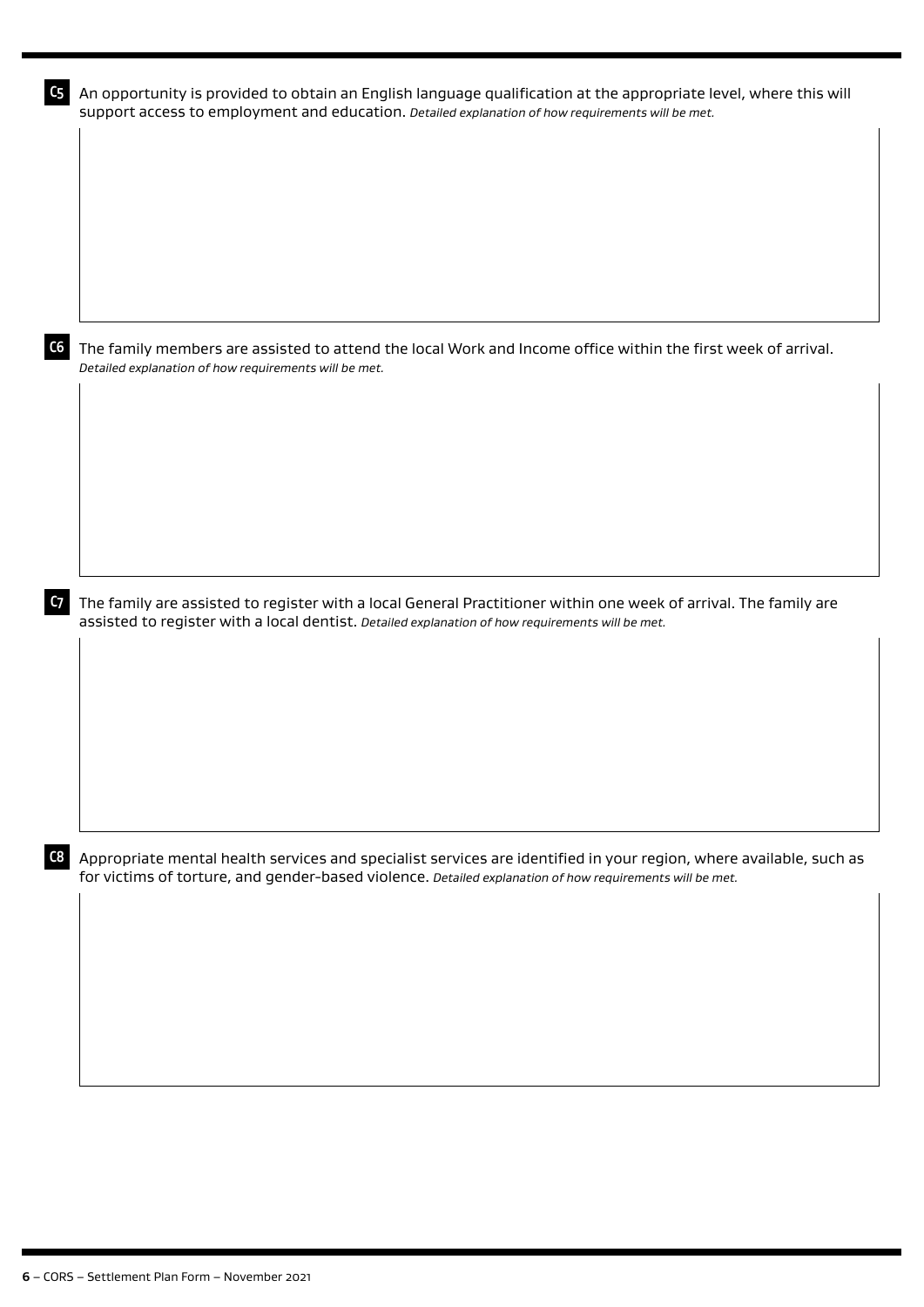| C9              | Assistance is provided regarding access to employment, including development of a curriculum vitae,<br>and education, recognition of qualifications etc. Detailed explanation of how requirements will be met.                                                                            |
|-----------------|-------------------------------------------------------------------------------------------------------------------------------------------------------------------------------------------------------------------------------------------------------------------------------------------|
|                 |                                                                                                                                                                                                                                                                                           |
|                 |                                                                                                                                                                                                                                                                                           |
|                 |                                                                                                                                                                                                                                                                                           |
|                 |                                                                                                                                                                                                                                                                                           |
| С10             | The family are assisted to access mobile phone services and the internet.<br>Detailed explanation of how requirements will be met.                                                                                                                                                        |
|                 |                                                                                                                                                                                                                                                                                           |
|                 |                                                                                                                                                                                                                                                                                           |
|                 |                                                                                                                                                                                                                                                                                           |
|                 |                                                                                                                                                                                                                                                                                           |
| C <sub>11</sub> | Adult family members are made aware of how to obtain a New Zealand driving licence, if required.<br>Detailed explanation of how requirements will be met.                                                                                                                                 |
|                 |                                                                                                                                                                                                                                                                                           |
|                 |                                                                                                                                                                                                                                                                                           |
|                 |                                                                                                                                                                                                                                                                                           |
|                 |                                                                                                                                                                                                                                                                                           |
| C <sub>12</sub> | The family is aware of, and supported to attend, local community activities, both with and without the members<br>of the Community Organisation, such as children's playgroups, coffee mornings, local clubs, local events, etc.<br>Detailed explanation of how requirements will be met. |
|                 |                                                                                                                                                                                                                                                                                           |
|                 |                                                                                                                                                                                                                                                                                           |
|                 |                                                                                                                                                                                                                                                                                           |
|                 |                                                                                                                                                                                                                                                                                           |